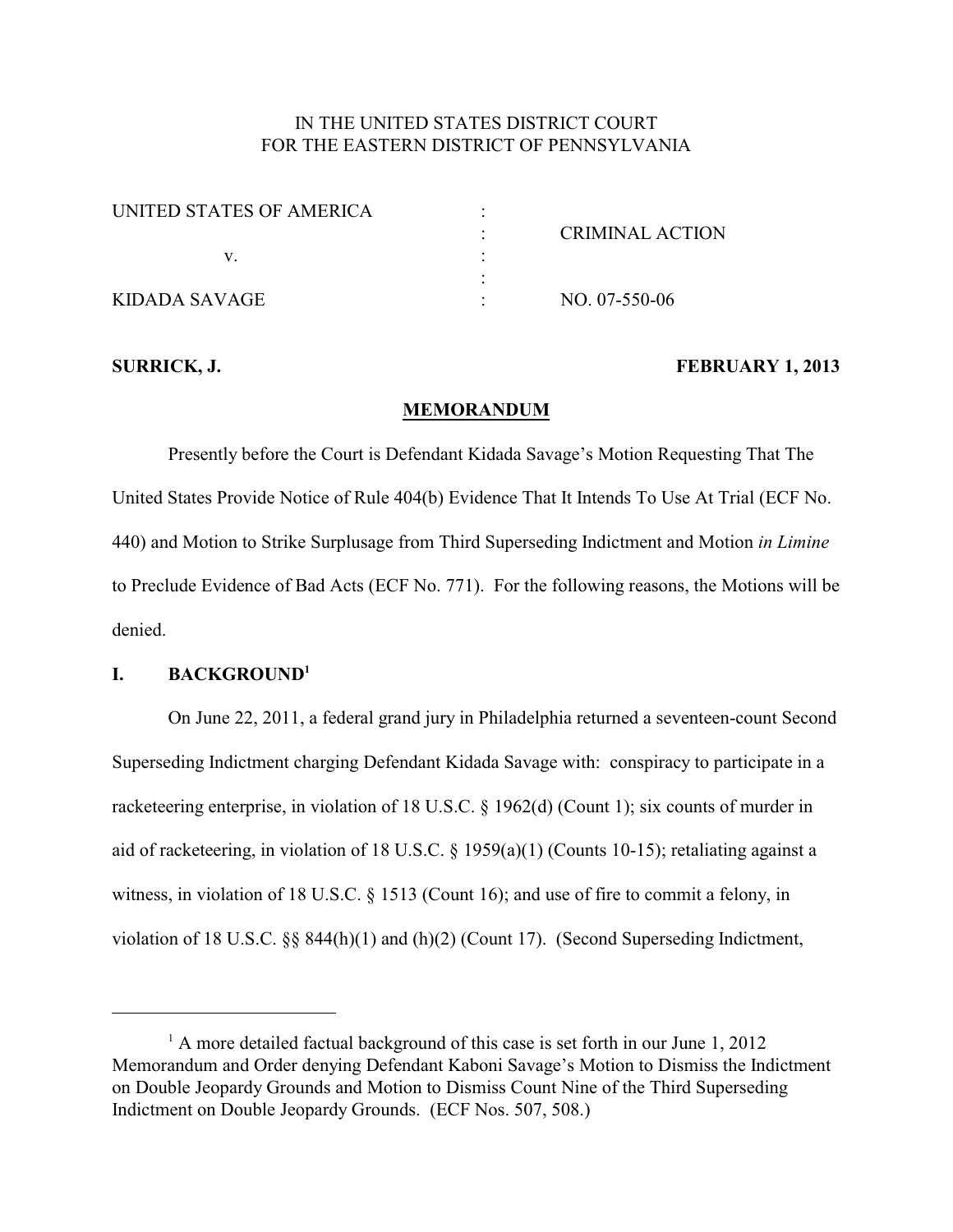ECF No. 229.)<sup>2</sup> In the Second, Third, and Fourth Superseding Indictments, Defendant was charged, along with three co-defendants — her brother Kaboni Savage, Robert Merritt, and Steven Northington. On March 14, 2011, the Government filed a Notice of Intent to Seek the Death Penalty against Savage, Merritt, and Northington pursuant to 18 U.S.C. §§ 3591, *et seq*. (ECF Nos. 196, 197, 198.) The Government is not seeking the death penalty for Defendant.

The Fourth Superseding Indictment ("Indictment") alleges that Defendant was an enforcer for Kaboni Savage's drug organization who participated in murders, murder conspiracy, arson, conspiracy to distribute controlled substances, witness tampering, and witness retaliation. (Fourth Superseding Indictment 9, ECF No. 480.) Specifically, the Fourth Superseding Indictment alleges that Defendant: threatened a number of potential witnesses and their families relating to possible testimony against Savage; enabled threats being issued to witnesses by serving as a conduit and performing research on witnesses and their families; contributed names to the Internet website "whosarat.com"; and conspired with others and facilitated the arsonmurders of six individuals, including four children, in witness Coleman's home, located at 3256 North Sixth Street, Philadelphia, Pennsylvania. (Fourth Superseding Indictment 16-19, 21-24, 28-29.)

Defendant has filed a Motion Requesting That The United States Provide Notice of Rule

 $2$  On May 9, 2012, a federal grand jury in Philadelphia returned a Fourth Superseding Indictment. (ECF No. 480.) The Fourth Superseding Indictment is almost identical to the Third Superseding Indictment, except for four minor changes, which include rearranging three covert acts in chronological order, changing the dates of two overt acts, and changing the initials of one cooperating co-conspirator.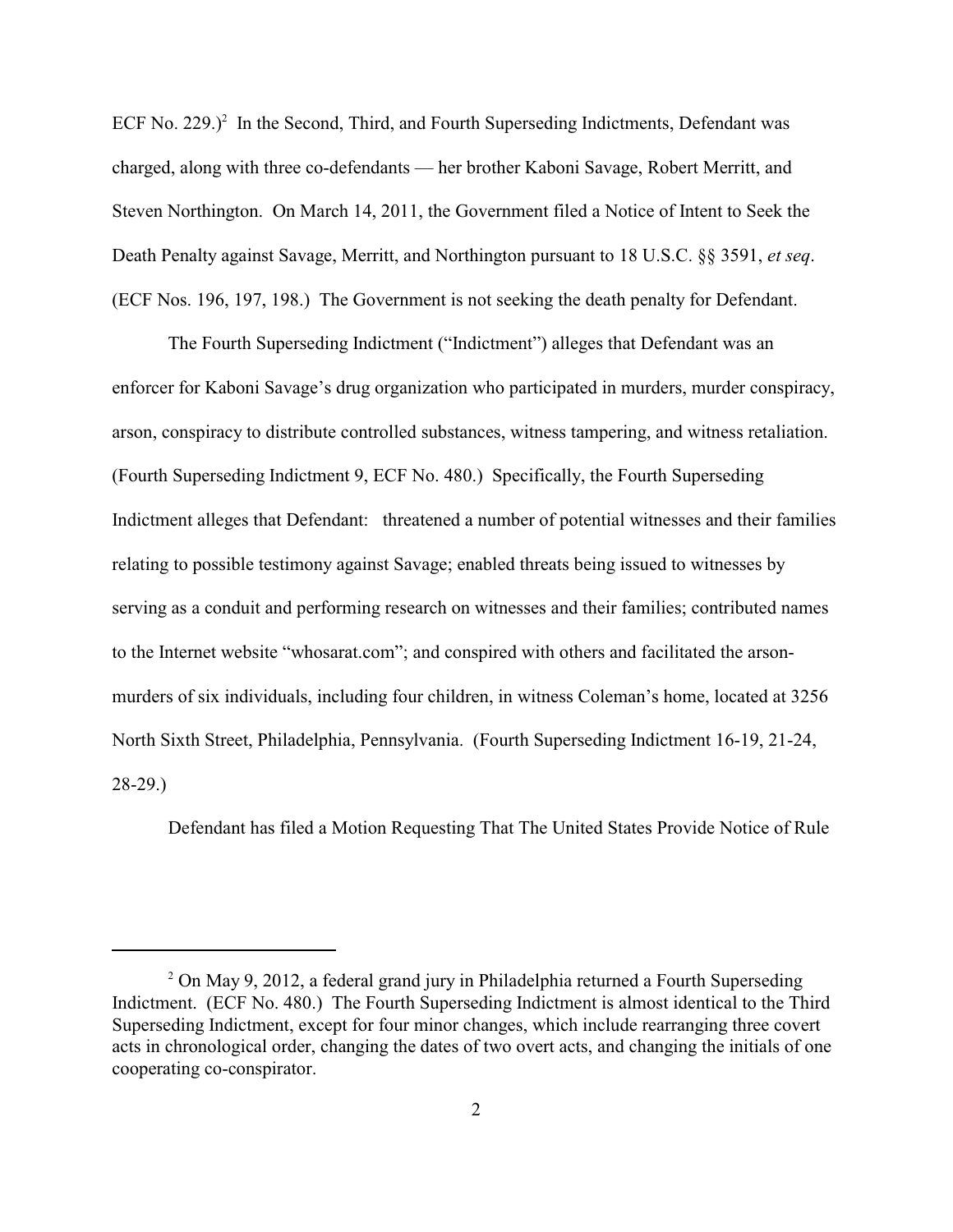404(b) Evidence That It Intends To Use At Trial. (Def.'s Initial Mot., ECF No. 440.)<sup>3</sup> On December 2, 2012, Defendant filed an additional Motion to Strike Surplusage from Third Superseding Indictment and Motion *in Limine* to Preclude Evidence of Bad Acts. (Def.'s Mot., ECF No. 771.)<sup>4</sup> The Government filed a response on February 1, 2013. (Gov't's Resp., ECF No. 1011.) Defendant seeks to strike six paragraphs – paragraphs  $63, 68, 115, 116, 118,$  and  $130$ from the Indictment. (Def.'s Mot. 5.) In addition, Defendant claims that the Government intends to introduce evidence of the conduct contained in those challenged portions of the Indictment in violation of Federal Rules of Evidence 403 and 404(b). (*Id.*)

# **II. DISCUSSION**

#### **A. Surplusage**

Defendant argues that six paragraphs of the Indictment allege events that are not intrinsic to the conspiracy and should be stricken. Each of the challenged paragraphs in the Indictment falls within the section listing overt acts, which is the conduct in which Defendants engaged to effect the objects and purposes of the RICO conspiracy charged in Count 1 of the Indictment. (*See* Fourth Superseding Indictment 9.)

Under Federal Rule of Criminal Procedure 7(d), "[u]pon the defendant's motion, the court may strike surplusage from the indictment or information." The notes to subdivision (d)

<sup>&</sup>lt;sup>3</sup> In Defendant's first Motion, she requested that the Government provide notice of all other crimes and wrongs that it will seek to introduce at trial. (Def.'s Initial Mot. 3.) In its response to that Motion, the Government indicated that all of the evidence it intends to introduce against Defendant at trial will be intrinsic to the conspiracy. (ECF No. 462.)

<sup>&</sup>lt;sup>4</sup> Defendant's Motion seeks to strike surplusage from the Third Superseding Indictment. (*See* Def.'s Mot. 2-3.) As discussed above, the operative indictment is the Fourth Superseding Indictment, which is substantially similar to the Third Superseding Indictment. We will consider Defendant's challenges as challenges to the Fourth Superseding Indictment.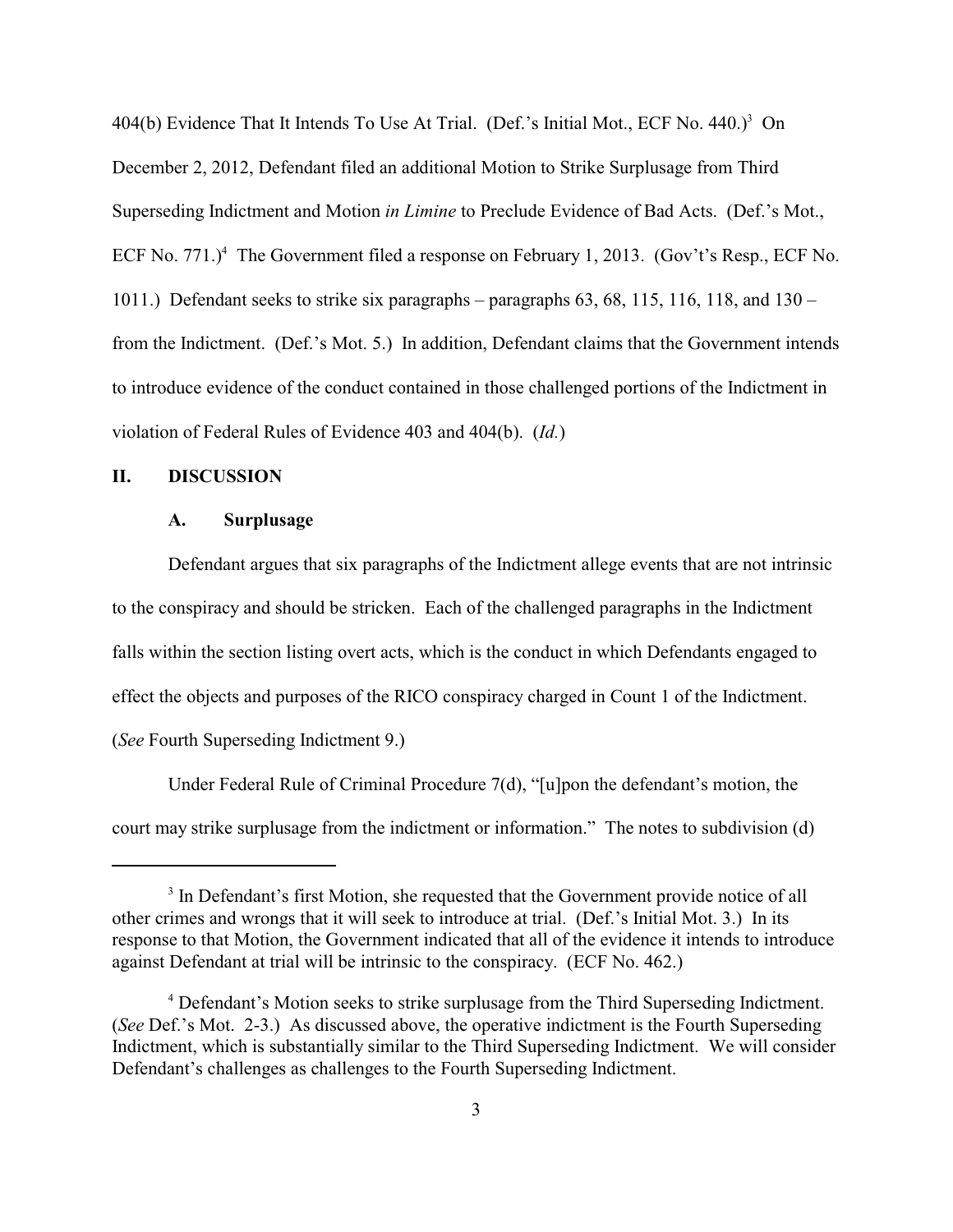provide that "[t]his rule introduces a means of protecting the defendant against immaterial or irrelevant allegations in an indictment or information, which may, however, be prejudicial." Fed. R. Crim. P. 7(d) advisory committee's notes; *see also United States v. Hedgepeth*, 434 F.3d 609, 612 (3d Cir. 2006). "Under the exacting standard by which they are evaluated, motions to strike surplusage are rarely granted." *United States v. Alsugair*, 256 F. Supp. 2d 306, 317 (D.N.J. 2003) (citing *United States v. Giampa*, 904 F. Supp. 235, 271 (D.N.J. 1995)). The Third Circuit has observed that "the scope of a district court's discretion to strike material from an indictment is narrow." *United States v. Pharis*, 298 F.3d 228, 248 (3d Cir. 2002).

Paragraph 63 alleges that "[o]n or about May 27, 2004, in Philadelphia, Kidada Savage obtained a license to carry a firearm in the Commonwealth of Pennsylvania." (Indictment 19.) Paragraph 68 alleges that "[o]n or about July 1, 2004, in Philadelphia, Kidada Savage purchased a Rossi .38 caliber handgun." (*Id.* at 20.) With regard to both of these allegations, Defendant argues that "[t]here is nothing criminal or even relevant about [Defendant's obtaining of a license to carry a firearm] that makes it remotely intrinsic to this RICO conspiracy" and that "[t]here is no allegation in the indictment or discovery that remotely suggests that the legal act of purchasing a handgun by Savage is intrinsic to the RICO conspiracy." (Def.'s Mot. 6-7.)

Two paragraphs of the Indictment challenged by Defendant refer to Internet profiles maintained by Defendant. Paragraph 115 alleges that "[o]n or about January 15, 2005, in Philadelphia, Kidada Savage, using the nickname 'Diz Matic' and a contact e-mail of ['dizmatic20@yahoo.com,'](mailto:�dizmatic20@yahoo.comasda) posted 'Informant Profiles' for witnesses Eugene Coleman, Myron Wilson and Craig Oliver on the internet website, 'whosarat.com.'" (Fourth Superseding Indictment 28-29.) Similarly, Paragraph 130 alleges that "[o]n or about April 24, 2007, in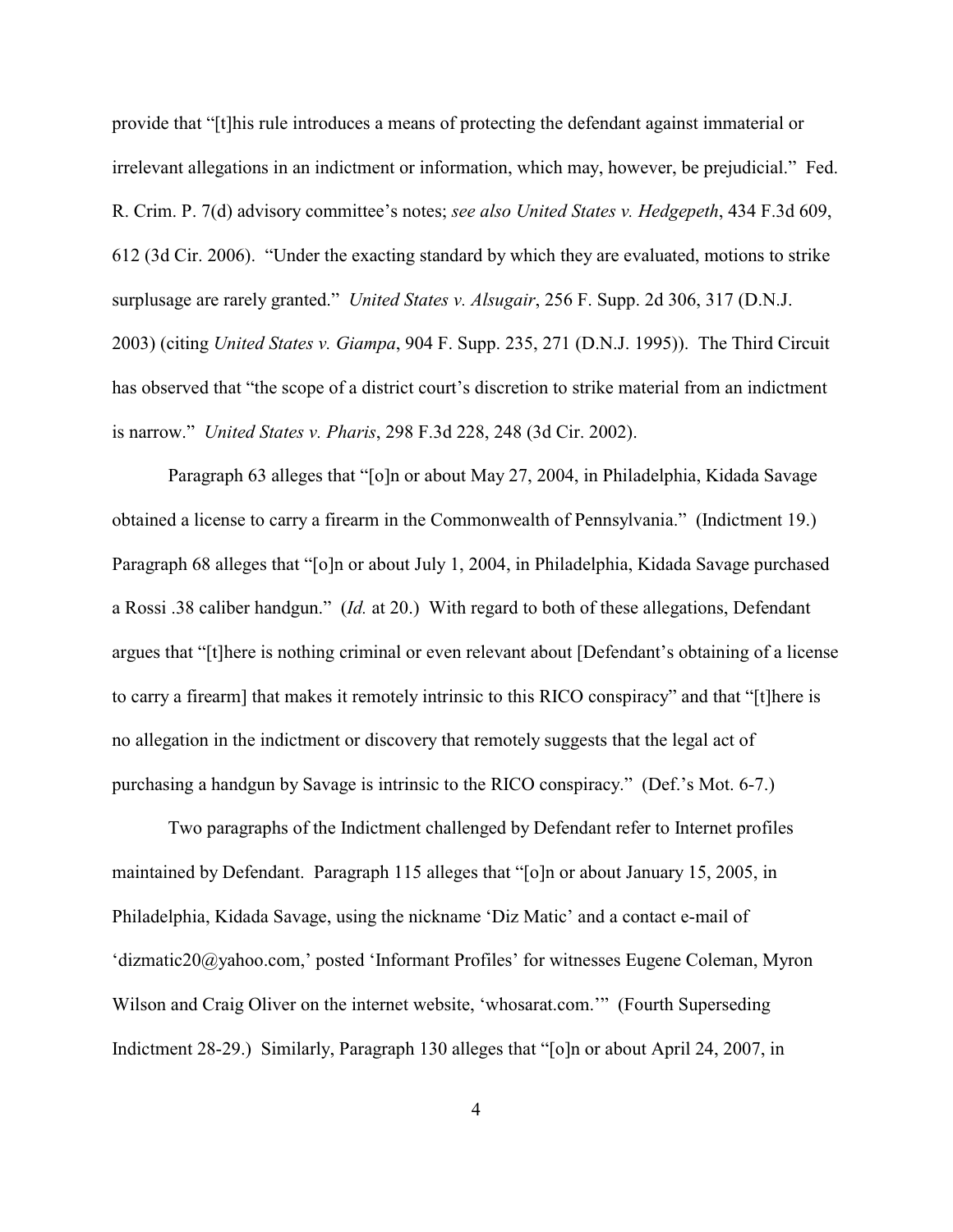Philadelphia and elsewhere, Kidada Savage maintained a 'Myspace' web page on the internet, containing her photograph, the nickname 'DA,' Myspace URL

'http://www.myspace.com/dizmatic215,' and the wall quote, 'C wut I discovered is yall some snitch lovers, I might speak, but I don't fuck wit nobody.'" (*Id.* at 31.) Defendant challenges these paragraphs of the Indictment as being insufficiently connected to the charged conspiracy. (Def.'s Mot. 7-8.)

Defendant also seeks to strike paragraph 116 from the Indictment, which alleges that "[o]n or about February 14, 2005, in Philadelphia, Kidada Savage wrote a letter to Kaboni Savage, which letter, referring to witnesses and law enforcement officers, stated, 'I hope all them cock suckers die, I hope they die, they're mom's, wive's, children, there whole family (sic).'" (Indictment 29.) In a similar vein, Defendant challenges paragraph 118 of the Indictment, which alleges that "[o]n or about February 20, 2005, in Philadelphia, Kidada Savage threatened U.S. Bureau of Prisons employees at the FDC-Philadelphia, stating that she 'should have brought (her) motherfucking gun,' while making a shooting gesture." (*Id.*) Defendant argues that neither of these statements are evidence that proves the existence and nature of the enterprise or any other facet of the enterprise. (Def.'s Mot. 8.)

Defendant's arguments are unpersuasive. In describing the racketeering enterprise, the Indictment alleges that "[t]he KSO was an organization dedicated to committing drug trafficking offenses and violent crimes, including murder, arson, money laundering, the use and carrying of firearms during and in relation to violent crimes and drug trafficking crimes, witness tampering, retaliation against witnesses, and assault and battery." (Fourth Superseding Indictment 6.) The Government bears the burden of proving that Defendant was a member of the KSO, a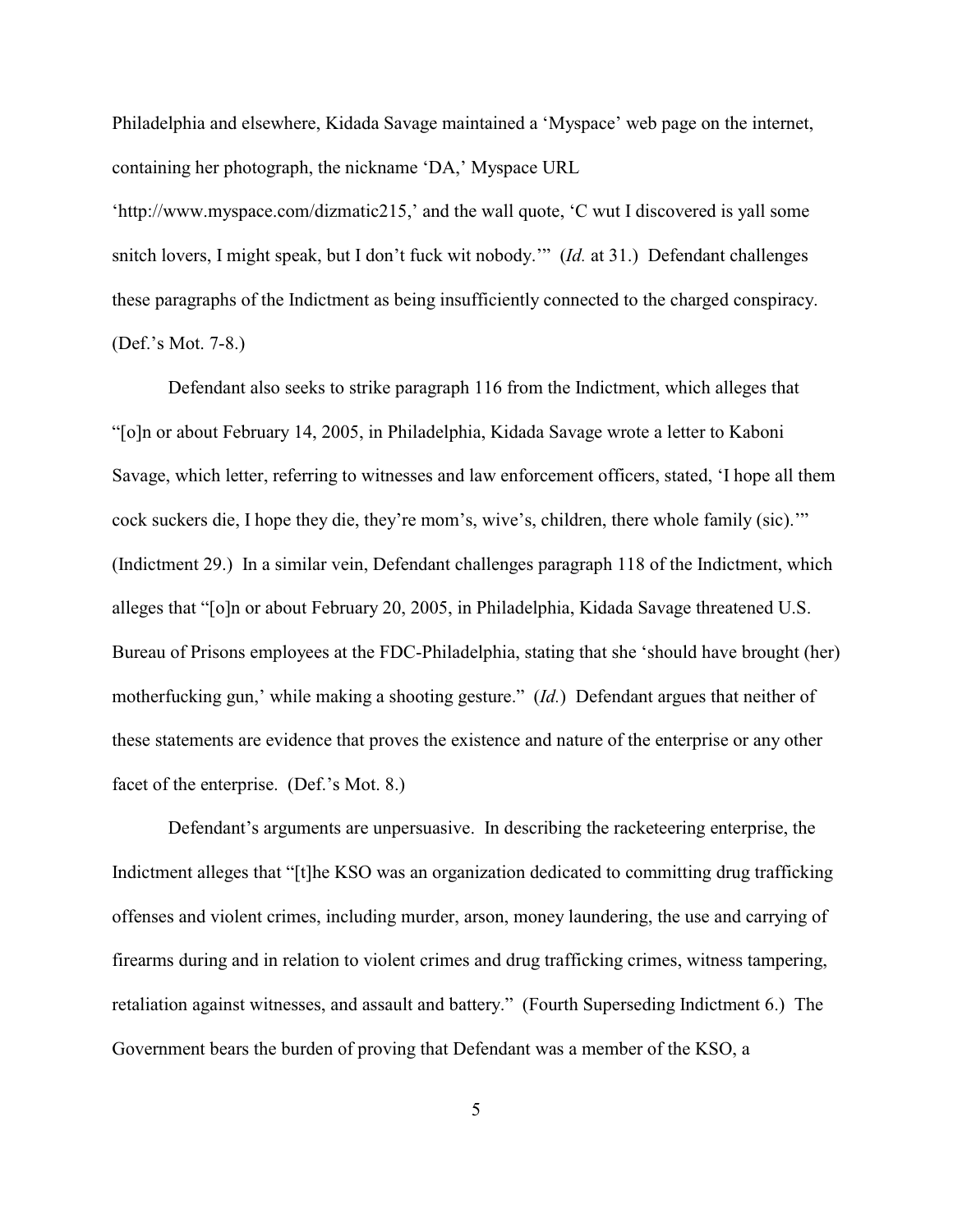racketeering enterprise. 18 U.S.C. § 1962(d). Defendant's obtaining of a gun license and purchase of a handgun, use of the Internet to threaten witnesses and reveal her intent to retaliate against such witnesses, communications with her brother about implicit threats to witnesses and law enforcement officials, and direct threats to law enforcement officials are all acts that fit the conduct of the racketeering enterprise of which it is alleged that she was a member. These allegations are all highly relevant and will not be stricken from the Indictment. *See United States v. Colbert*, No. 08-411, 2011 WL 3360112, at \*5 (W.D. Pa. Aug. 3, 2011) (refusing to strike special sentencing factor charging racketeering activity in superseding indictment).

### **B. Rules 403 and 404(b)**

Defendant contends that Rule 404(b) requires that the Government provide notice of prior bad acts in advance of trial. (Def.'s Mot. 10 (citing Federal Rule of Evidence 404(b).) Despite acknowledging the Government's contention that such evidence is intrinsic to the charged RICO conspiracy and, therefore, not Rule 404(b) prior bad act evidence, Defendant argues that the Government's failure to provide notice to Defendants should inhibit the Government from introducing the aforementioned overt acts into evidence at trial. (*Id.*)

#### *1. Rule 404(b)*

Federal Rule of Evidence 404(b) prohibits the use of crimes, wrongs, or other acts as character evidence "in order to show that on a particular occasion the person acted in accordance with the character." Fed. R. Evid.  $404(b)(1)$ . Such evidence may be admissible to prove "motive, opportunity, intent, preparation, plan, knowledge, identity, absence of mistake, or lack of accident." *Id.* at 404(b)(2). To be admissible under Rule 404(b), evidence must: (1) have a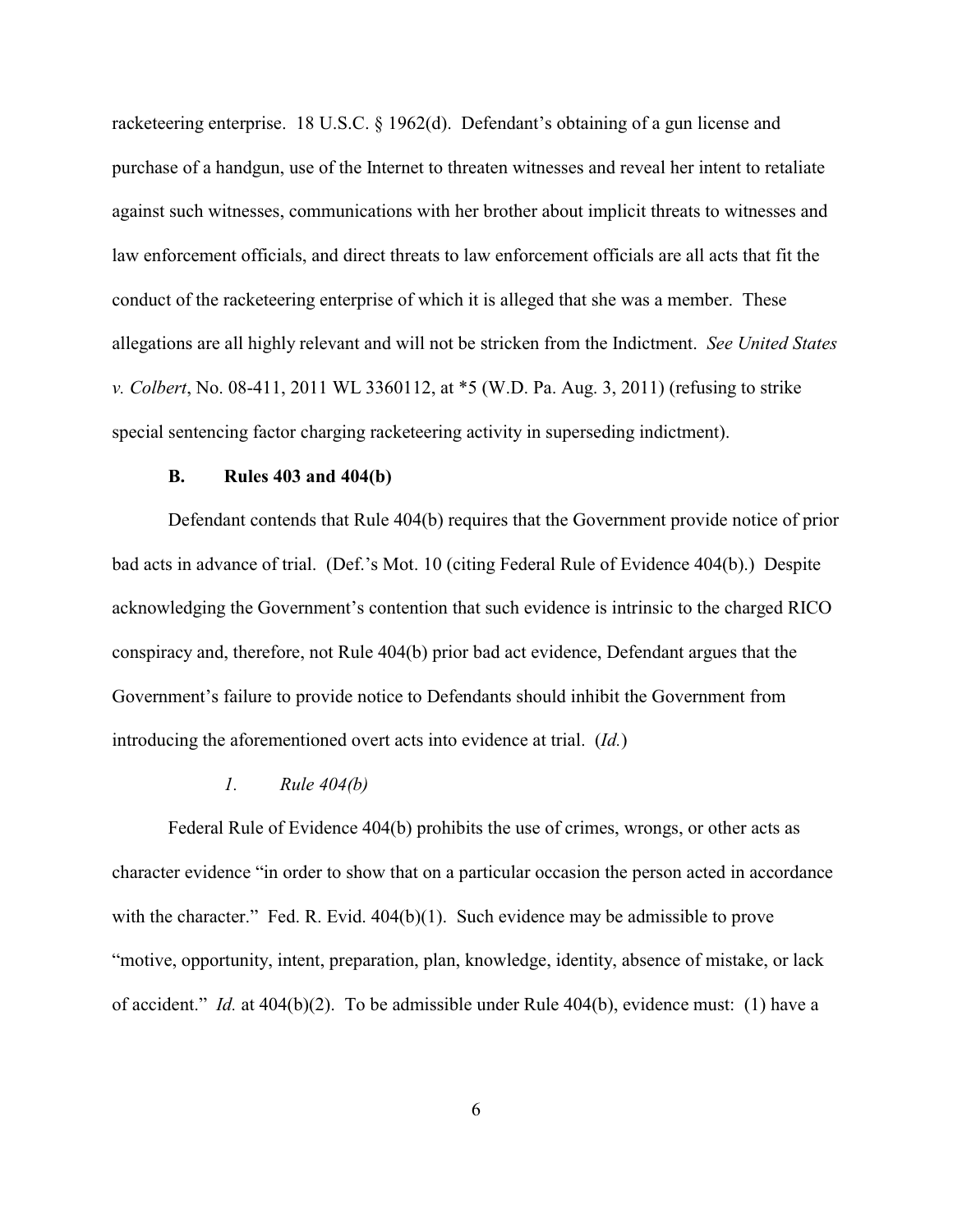proper evidentiary purpose; (2) be relevant under Federal Rule of Evidence  $402^5$ ; (3) contain a probative value that outweighs its prejudicial effect under Federal Rule of Evidence 403; and (4) be accompanied by an appropriate limiting instruction.<sup>6</sup> See United States v. Huddleston, 485 U.S. 681, 691-92 (1988); *United States v. Scarfo*, 850 F.2d 1015, 1019 (3d Cir. 1988) (applying *Huddleston* four-part test in the Third Circuit). Evidence extrinsic to the charged conduct must be analyzed under the Rule 404(b). *United States v. Green*, 617 F.3d 233, 245 (3d Cir. 2010).

In the Third Circuit, evidence is intrinsic, and thus, not subject to a Rule 404(b) analysis, if it fits into either of two narrow categories. Evidence is intrinsic if the evidence directly proves the charged offense. *Id.* (citing *United States v. Cross*, 308 F.3d 308, 320 (3d Cir. 2002); *United States v. Gibbs*, 190 F.3d 188, 218 (3d Cir. 1999); *see also United States v. Benjamin*, 125 F. App'x 438, 441 (3d Cir. 2005) (affirming district court ruling regarding intrinsic nature of uncharged evidence of fraud). Evidence of uncharged misconduct, which directly proves the charged offense is not evidence of some "other" crime. *Green*, 617 F.3d at 249 (citing *Gibbs*, 190 F.3d at 218). Evidence is also intrinsic if it constitutes "'uncharged acts performed contemporaneously with the charged crime' that 'facilitate the commission of the charged crime.'" *United States v. Shelow*, No. 10-0037, 2011 WL 6130974, at \*3 (E.D. Pa. Dec. 9, 2011) (quoting *Green*, 617 F.3d at 249).

 $\delta$  Federal Rule of Evidence 402 provides that "[a]ll relevant evidence is admissible, except as otherwise provided by the United States Constitution, a federal statute, these rules, or other rules prescribed by the Supreme Court. Irrelevant evidence is not admissible." Fed. R. Evid. 402.

 $6$  Federal Rule of Evidence 105 provides that "[i]f the court admits evidence that is admissible against a party or for a purpose – but not against another party or for another purpose – the court, on timely request, must restrict the evidence to its proper scope and instruct the jury." Fed. R. Evid. 105.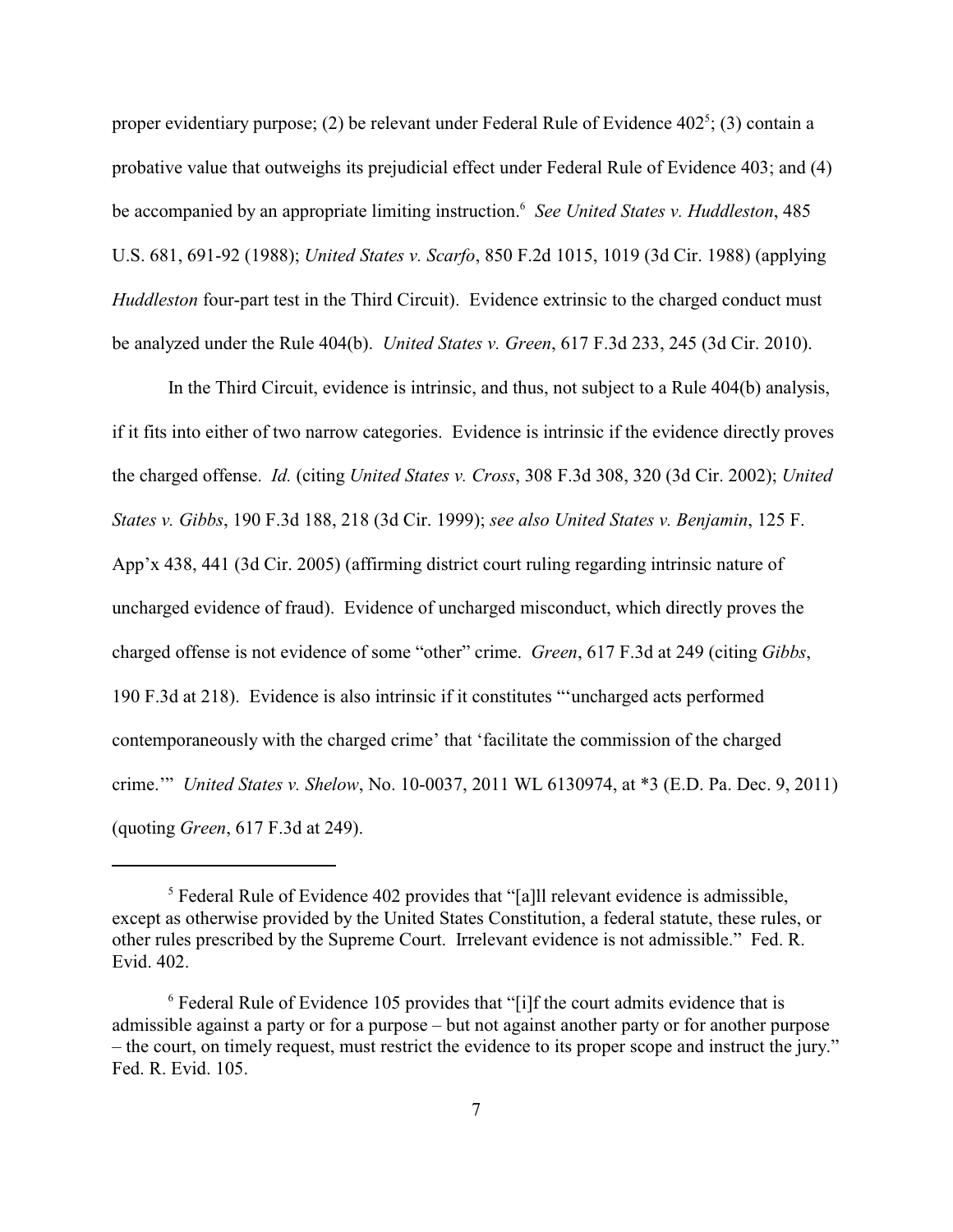In the conspiracy context, evidence is intrinsic if it directly proves the charged conspiracy. *Cross*, 308 F.3d at 320. "Since proof of a pattern of racketeering activity (i.e., proving two or more racketeering acts) is necessary to establish a RICO violation, evidence of co-conspirators in a predicate conspiracy constitutes direct evidence of the charged offense and it is therefore admissible to prove the charged RICO violation." *United States v. Irizarry*, 341 F.3d 273, 296 (3d Cir. 2003) (internal citations omitted); *Cross*, 308 F.3d at 320 (finding that appellant's involvement in price-fixing scheme was outside the civil rights conspiracy and subject to a Rule 404(b) analysis); *see also Gibbs*, 190 F.3d at 217 (finding that district court did not abuse its discretion in permitting the introduction of evidence of uncharged acts of violence, which furthered a cocaine conspiracy).

Defendant contends that the acts the Government intends to introduce into evidence are only relevant insofar as they bear upon her character. (Def.'s Mot. 11.) The Government responds that the portions of the Indictment challenged by Defendant are part of the charged conspiracy, and are therefore intrinsic acts. (Gov't's Resp. 2-3.) For the same reasons the challenged portions of the Indictment will not be stricken from the Indictment, we conclude that the conduct listed in the Indictment as overt acts by the grand jury is intrinsic to the conspiracy. The Indictment alleges that "[t]he KSO was an organization dedicated to committing drug trafficking offenses and violent crimes, including murder, arson, money laundering, the use and carrying of firearms during and in relation to violent crimes and drug trafficking crimes, witness tampering, retaliation against witnesses, and assault and battery." (Fourth Superseding Indictment 6.) The acts identified by Defendant directly prove the RICO conspiracy. Rule 404(b) does not apply here.

8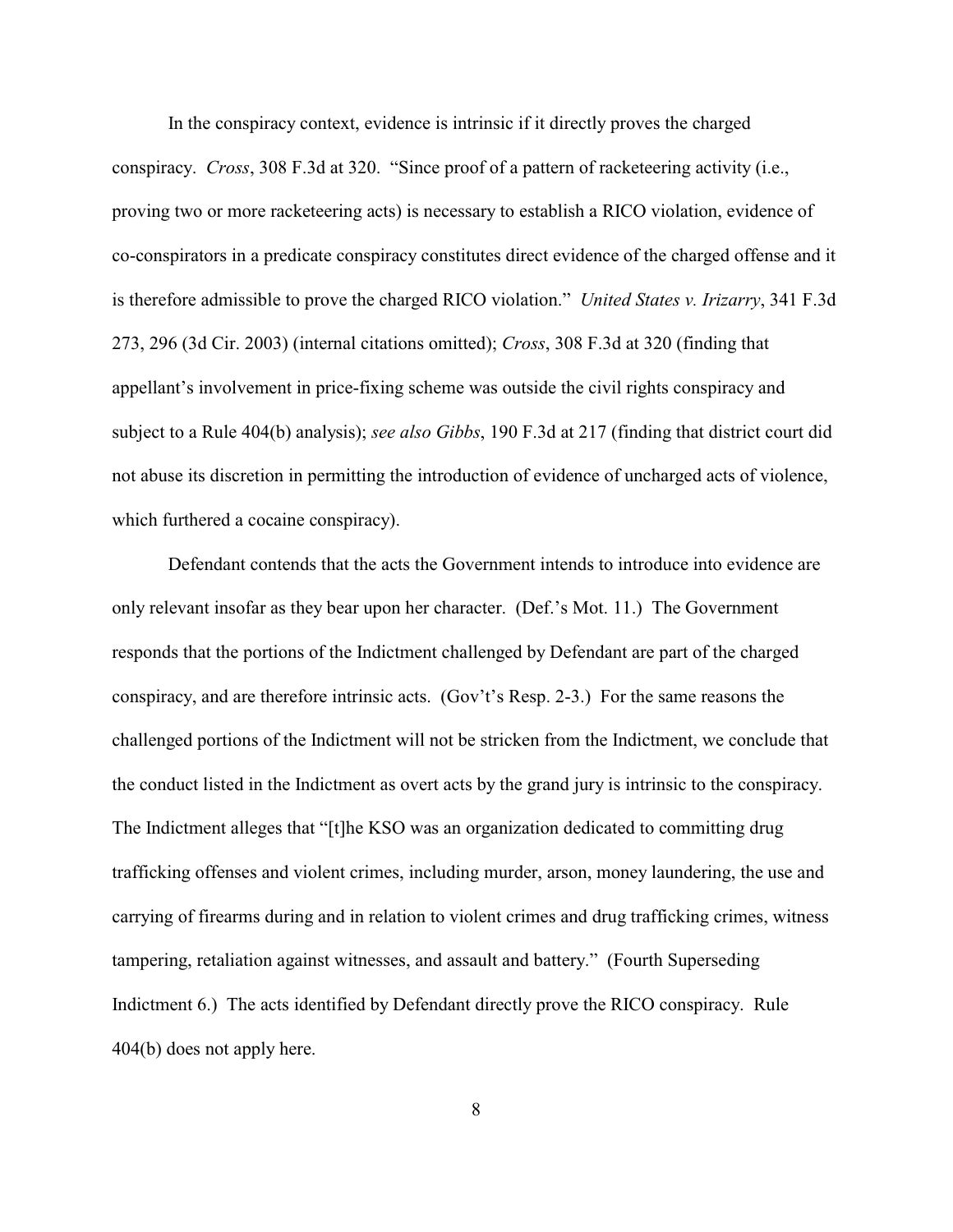#### *2. Rule 403*

Regardless of whether evidence is deemed extrinsic or intrinsic, we must perform a Rule 403 analysis. *United States v. Lenegan*, 425 F. App'x 151, 155-56 (3d Cir. 2011). Under Federal Rule of Evidence 403, "[t]he court may exclude relevant evidence if its probative value is substantially outweighed by a danger of one or more of the following: unfair prejudice; confusing the issues; misleading the jury; undue delay; wasting time; or needlessly presenting cumulative evidence." District courts are empowered with broad discretion to determine whether evidence should be excluded under Rule 403. *United States v. Pelullo*, 14 F.3d 881, 888 (3d Cir. 1994). In performing its analysis, the court is to "appraise the genuine need for the challenged evidence and balance that necessity against the risk of prejudice to the defendant." *Id.* (quoting *Gov't of the Virgin Islands v. Archibald*, 987 F.2d 180, 186 (3d Cir. 1993)). The prejudice that the court is to measure is "unfair prejudice . . . based on something other than [the evidence's] persuasive weight." *United States v. Bergrin*, 682 F.3d 261, 279 (3d Cir. 2012) (alteration in original) (quoting *United States v. Cruz-Garcia*, 344 F.3d 951, 956 (9th Cir. 2003)). "'Rule 403 does not provide a shield for defendants who engage in outrageous acts . . . It does not generally require the government to sanitize its case, to deflate its witnesses' testimony, or to tell its story in a monotone.'" *United States v. DeMuro*, 677 F.3d 550, 559 (3d Cir. 2012) (quoting *United States v. Gartmon*, 146 F.3d 1015, 1021 (D.C. Cir. 1998)).

Defendant contends that the acts the Government intends to introduce at trial will appeal to the jury's sympathies and arouse its sense of horror while encouraging the jury to convict Defendant based on past conduct. (Def.'s Mot. 12.) We conclude that the evidence identified by Defendant is highly probative. The paragraphs referring to Defendant's obtaining a gun license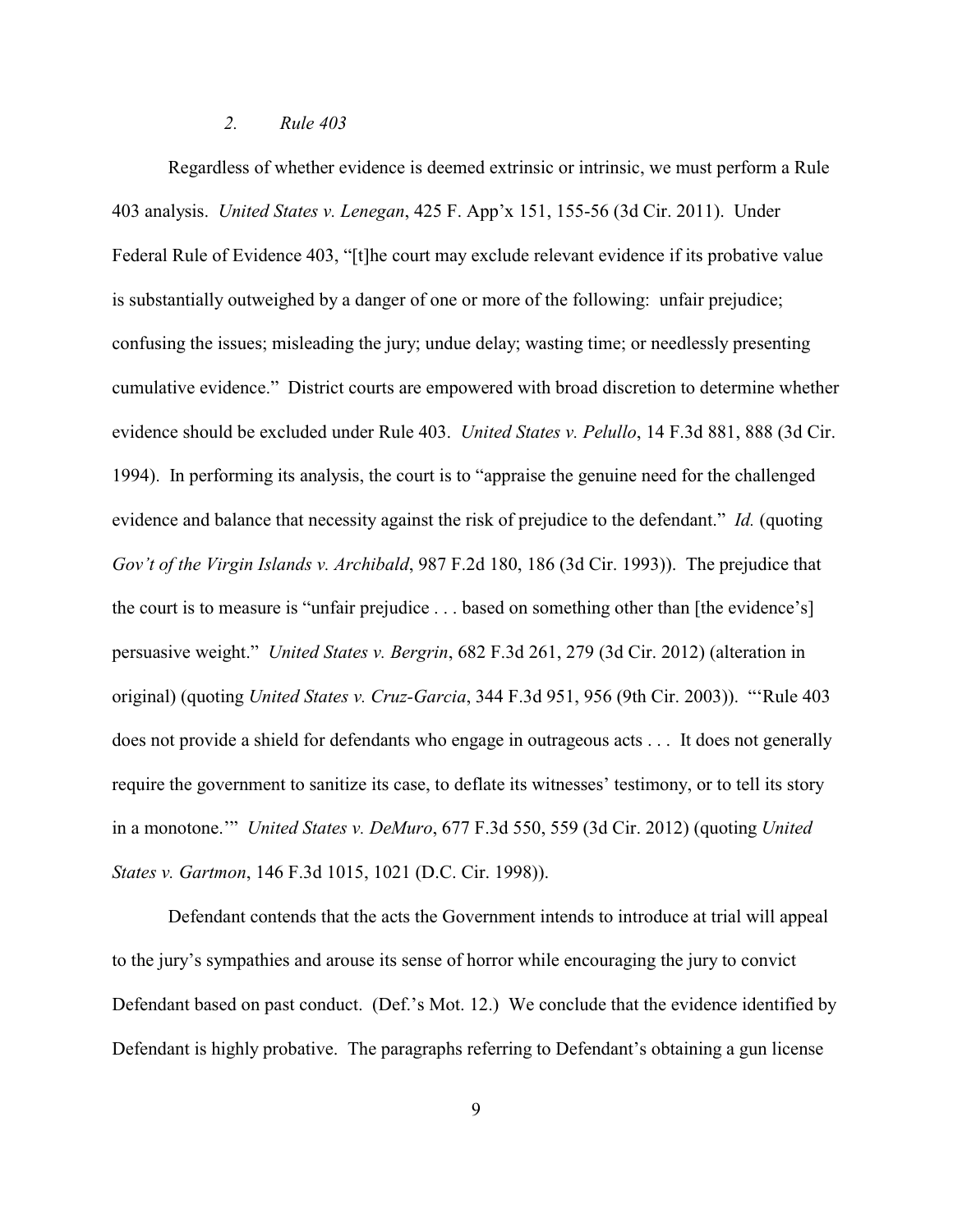and purchasing of a gun link Defendant to the KSO, as the use and carrying of firearms with regard to violent and drug trafficking crimes, witness tampering, retaliation against witnesses, and assault and battery are consistent with the stated allegations regarding the racketeering enterprise. (*See* Fourth Superseding Indictment 6.) The evidence regarding Defendant's implicit threats to witnesses posted on the Internet, and in person threats issued to law enforcement officials, is probative in establishing Defendant's connection to the KSO and relevant to proving her intent to threaten, intimidate, and murder Government witnesses and law enforcement officials and her consciousness of guilt. Defendant does not articulate how this evidence would be unduly prejudicial.

#### **III. CONCLUSION**

For the foregoing reasons, Defendant Kidada Savage's Motions will be denied. An appropriate Order follows.

# **BY THE COURT:**

*/s/R. Barclay Surrick*  **U.S. District Judge**